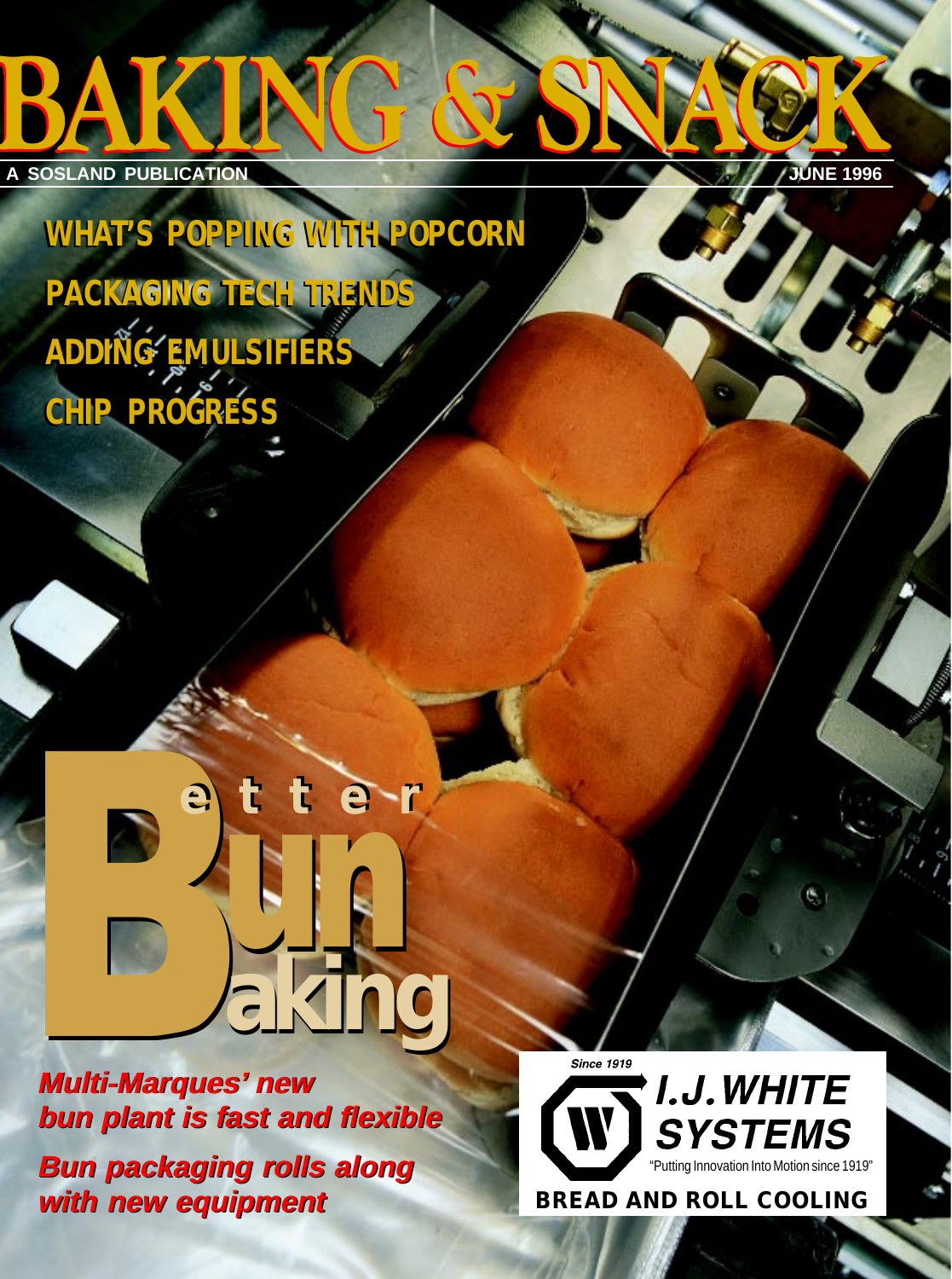

roughly as "Da Big" or the big one. It's a name that also suits the company's new bun plant. In capacity and capability, the new bun operation truly is "the big one." And while Quebec satisfies its new passion for barbecue sandwiches with Multi-Marques' big buns, the bakery's new bun plant positions the company to expand its supermarket and food service business. Wilti-Marques named its large 51/<br>
+-in. specialty bun Le Gros —<br>
French Canadian that translates 4-in. specialty bun *Le Gros* — French Canadian that translates

The bakery designed its bun mixing, makeup, proofing, baking, spiral cooling, packaging, controls and scheduling systems for peak efficiency when making retail cluster buns and hot dog rolls but with enough flexibility to produce food service, niche and short-run items.

The new bun facility, a C\$20-million (US\$14.4 million) expansion of the company's 250,000-sq-ft bakery at Laval, Que., in suburban Montreal started up this spring. The showcase bun line employs a robotic pan system — the first of its kind to keep up with twin high-tech bun makeup systems, and dual spiral cooling systems. Output can climb as high as 1,500 pieces per minute, depending on variety.

Now swinging into three-shift, 24-hour operation for the summer months, the bun line completes the third phase of Multi-Marques' plan to upgrade wholesale manufacturing operations in Montreal, its headquarters city. Investment to date totals more than C\$50 million (US\$38 million).

"We have to be high-tech to be competitive in this market," said Gerald Pelletier, president of Multi-Marques, Inc., about corporate choices that created the Laval bakery.

**AVOIDING LIMITS.** Six years ago, Multi-Marques executives saw changes coming in Quebec's wholesale baking industry. They made manufacturing and distribution plans to meet the forces of plant consolidation and competition. They also wanted to offer their customers fresher products and operate at the lowest cost possible.

The first decision was to centralize distribution for Montreal-based operations. An industrial park in Laval, a fast-growing suburb just north of Montreal, offered the best logistics. The first phase, the new distribution center with more than 100 docks, went on-stream in 1988. Then the company expanded Laval by opening a 86,400-sq-ft bread plant in 1992 capable of baking one million loaves a week (see June 1994 *Baking & Snack*, page 8).

Buns were next.

When planning the bun line, Pierre Samson, Multi-Marques' vice-president of engineering, and his staff faced a difficult design problem. To achieve peak efficiency for high-volume items, equipment speeds would approach operating limits just to



[Above] I.J. WHITE COOLING SPIRAL. Buns are uniformly cooled on a continuous belt.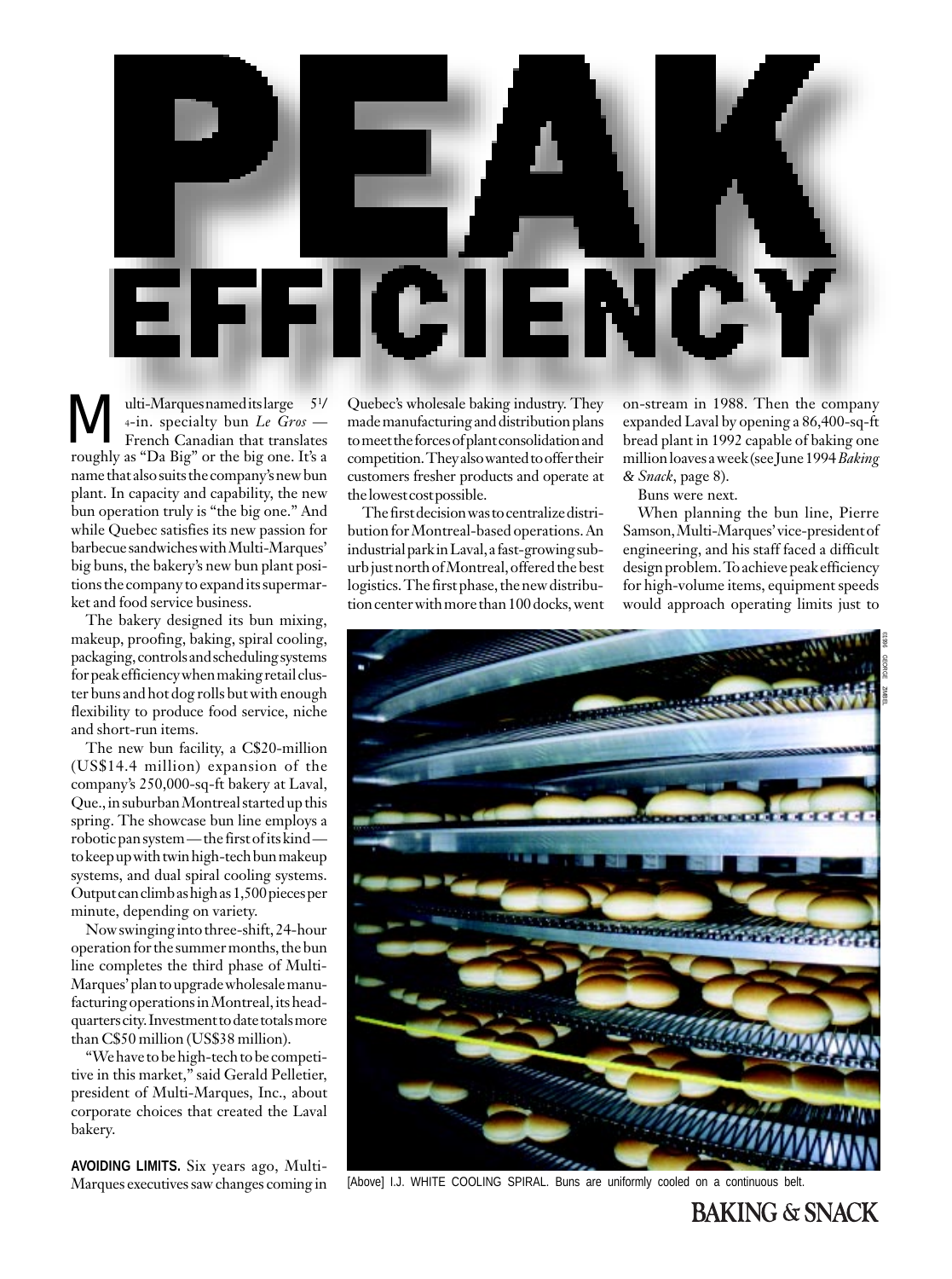

Multi-Marques opted for two I.J. WHITE SPIRAL COOLING SYSTEMS to efficiently handle the high volume of buns it bakes.

handle current volume.

"The main idea on plant design was to make production of cluster buns and hot dog items as efficient as possible," Mr. Samson said. "So we sized the oven and proofer for those two products. The other items can be done at slower speeds."

Two bun makeup systems would be required, with a combined output that could exceed 250 cuts, or 1,500 buns, per minute. While the oven and proofer could run at this rate and higher, post-baking operations would be pushed right to the edge. One cooling line could carry present volume, but it would have to run "all out" all the time, eliminating the opportunity for future growth. Potential service life of the equipment would also be shortened.

Mr. Samson opted to split post-oven operations. Two depanners, two pan return lines and two I.I. WHITE COOLING SPIRALS create twin lines. Now conveyors could be run at variable speeds for better performance and longer life.

"With variable speed, you don't have to run spirals always at maximum," Mr. Samson said, noting that different pans require different line speed. "You don't have to rush the pans or risk pan damage.

"This way of operating adds a lot of flexibility. We can run the high-speed items but be flexible for variety items**."**

**RENEWAL PROGRAM.** Sales for Multi-Marques, Inc. in 1995 totalled C\$260 million (US\$188 million). Based in Montreal, the company operates 13 bakeries in the province of Quebec and one in Ontario. Through distributors and strategic alliances, it also ships products throughout the Maritime provinces. While most products baked at Laval sell in greater Montreal, a region populated by nearly three million people, the bakery's service radius extends 600 miles. Some items travel more than 1,100 miles to reach consumers — a longer distance than that separating Montreal from New York City.

Merger of two groups of wholesale bakers — Montreal-based Unipain and Samson, headquartered in Quebec City formed Multi-Marques in 1984. A group of Quebec partners owns 75% of the baking company, and Corporate Foods Ltd., Etobicoke, Ont., has the other 25%.

"We're working hard to rejuvenate our company," Mr. Pelletier said. That effort extends both to plant facilities and staff. "Over the past few years, we've brought in experienced people and new blood. And we're evaluating the performance of all our plants.

"We're strong in private label and in national brands," he continued, also noting that the Laval plant bakes most the buns Multi-Marques supplies to its food service customers.

"Bread is relatively stable in its individual sectors," he continued. "It's the opposite with rolls. Burger and barbecue outlets are a growing market."

Multi-Marques continually tries out new products. It introduced the big 51/4-in. *Le Gros* buns to capitalize on the current barbecue craze. Italian bread is another hot new product for the company. Niche products like these and a new round loaf introduced two months ago are important.

"We don't want to see our market erode, so we're looking for niche markets, too," Mr. Pelletier said. "You can get premium returns on these, so that takes care of the higher production costs."

Laval offered Multi-Marques a proving ground. This was the first time that the company built a new facility from scratch. For startup of the distribution center, Mr. Samson moved to Montreal from Quebec in 1987.

"We decided to do this work in stages. That's a more conservative approach, and we're happy with the way we went," Mr. Samson said. "We learned from each stage of this project, and we made changes in the next phases." He said that the slow approach also helped earn the confidence of both management and production. "It's a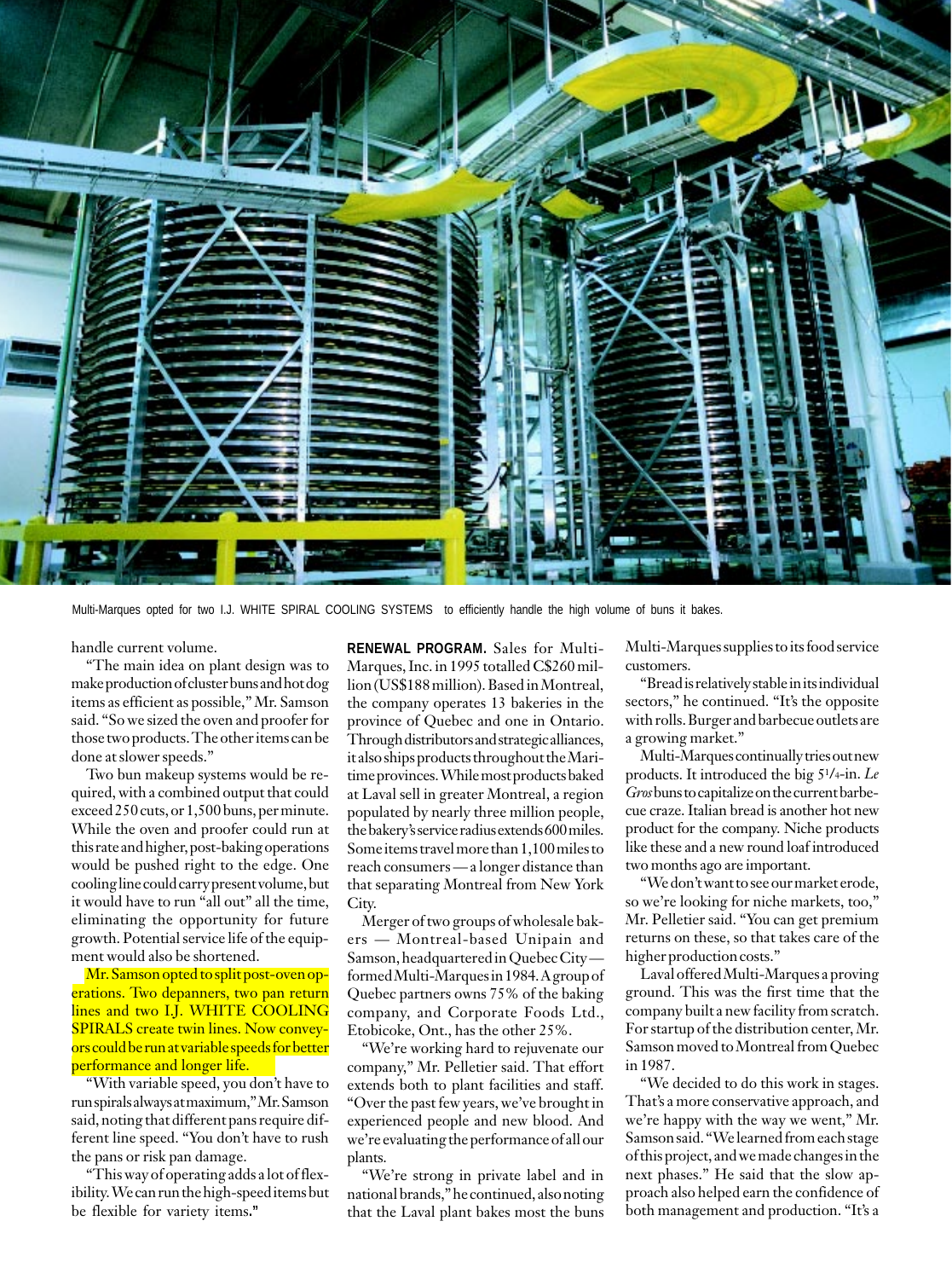big job for everybody to do this much automation."

To add bun production to Laval, the company extended the existing building by 48,000 sq ft, bringing the under-roof total to 250,000 sq ft on the 32-acre site. All the utilities that power processing equipment run under the floor.

"When we designed the plant, we put electrical connections under the floor to prevent putting in utility drops from the ceiling," Mr. Samson said. "It's far more sanitary to do this, but you have to know where each machine will be before you pour the floor."

Multi-Marques completed its bun plant project on-time and within budget.

**PLANT INFRASTRUCTURE.** When Multi-Marques schedules bun, or *petits pains*, production at Laval, cluster hamburger buns and hot dog rolls each represent one-third of total output. Variety items, the other third, don't require the same volume but are harder to run because of their many set ups and the operator knowledge required.

The bakery's Reimelt system, installed with the 1992 bread line, supplies the bulk and minor ingredients for bun production, too. To gear up for buns, the bakery added another flour scale, a second pneumatic blender, two staging bins, extra blowers and piping. The blenders and bins serve either line, as required.

"We doubled our flour line speeds," Mr. Samson said. Two lines with conveying rates up to 200 kg per minute bring flour capacity to 400 kg per minute, supplied from the existing single 75-tonne (150,000lb) wholewheat and two 100-tonne (220,000-lb) white flour silos.

A two-tank, glycol-cooled, 50,000-liter (13,000-gal) cream yeast system and two double-reservoir 25,000-liter (6,600-gal) tanks for high-fructose corn syrup and shortening handle bulk liquids for both bread and buns.

For buns, however, the bakery added a liquid brew system, consisting of two 3,500 kg (7,700-lb) tanks plus a heat exchanger and clean-in-place capability, which it shares with the cream yeast system. While the ingredient system supplies water, cream yeast and corn syrup to the liquid brew system, an operator manually batches the small ingredients. Each tank supports four hours of production through a recirculation loop to the mixer.

"We have three bun plants. The other two operate with water brews, so we stayed with liquid brew here," Mr. Samson said.

Blended dry ingredients, liquid materials and fermented liquid brew meet at the ETMW #26 150-hp overtilt bun dough mixer. Batches weigh about 2,700 to 2,800 lb and run every 18 to 20 minutes, although some items require smaller batches.

The bakery continues to staff its bun line with a mixer operator. "We're trying to go fully automatic," Mr. Samson said. "Bread doughs are 100% automatic. But bun doughs are more slack, more difficult to discharge on fully automatic mode.

"We asked Campbell Technologies to put the dough pump on a load cell," he continued. When the wheel-mounted pump is in operating position, the legs retract upward, seating the pump assembly on the load cell. Weights read out in a panel mounted on the mixer. These measurements allow comparison of finished dough weights with the amounts of incoming ingredients.

The Camtech 3,500-lb-capacity transfer and degassing pump moves dough to the vertical dough transfer conveyor, which discharges it onto a reversing belt that alternately feeds the dough hoppers on the two Camtech Precision Bun Systems (PBS).

**NEXT GENERATION MAKEUP.** Bun makeup takes place under electronic control. The Camtech rotary divider senses internal operating pressure to prevent further processing of underweight dough pieces. When pressure levels move out of range, the divider head retracts, sending dough balls into the catch pan.

The PBS uses two peristalic metering pumps instead of one to feed dough to the rotary motion cut-off. Mr. Samson credited the pumps' sinusoidal design with gentle dough handling. The system's jacketed dough developer is mounted within the machine. The table supporting the rounding section provides cooling for the belts, another quality control mechanism. Multi-Marques engineers and bakers tested two sets of rounder bars, one on each PBS, before making their final choice, a Tefloncoated design. A pneumatic lift raises rounder bars for cleaning, maintenance and belt changing operations.

Additionally, the bun system employs several new concepts for pan indexing. Zeropressure rollers receive the bun pans from the pan return conveyor. Small, powerful bar magnets move pans into position to receive the moulded dough pieces with a synchronized, continuous motion.

**PAN ROBOT.** Multi-Marques chose a firstof-its-kind pan system. The Robocap by Emtrol employs two pick-and-place robots whose long, many-fingered arms stack and unstack bun pans. The robots pick up pans 10 at a time, carry them over to the line in-feed or back to stacking rails. Arms travel quickly to pick and carry, but they slow down when

about one centimeter above the stack or conveyor. Placement of the pan is smooth, quiet, gentle and straight.

The system stacks the pans onto skids consisting of parallel rails, configured to the exact dimensions of the pan. When in stacks, all the weight of the pan rests on its external rib, not the pan cups. Stacks can weigh more than 1,000 lb, yet pans stack high without stress or deformation. When stacks reach full height, an Emtrol shuttle cart removes the loaded skid and stores it. Multi-Marques now stocks nine pan styles for its bun lines, a total of 19,000 pans. At full capacity, the pan system will handle 25,000 pans in 12 styles.

Pans travel from the unstacker and through empty pan return conveyors, leading with their 8-across edge — the slow direction. At the PBS, they turn to run in the fast 6-across direction.

The pan system's PLC tracks each pan. Conveyors that feed pans to the two PBS lines slow down or speed up to match the speed of bun makeup.

"We can control the gap between pans and feed pans, spiral coolers and packaging systems at proper speeds and exact rates," Mr. Samson said. CADEC Automation built the controls for the liquid brew system, pan system and spiral cooler.

As filled pans leave the two bun makeup lines, they change directions 90° to enter the conveyor feeding pans one at a time onto carriers that will move them through the proofer. The conveyorized proofer carries buns through a 55-minute proof at 41°C (106°F) and 80% relative humidity.

Proofed buns pass through a Burford mandrel-style seeding/splitting station. With top treatment applied, they continue forward, entering the carriers of the Sasib/ Stewart conveyorized oven. They bake for eight minutes at 270°C to 285°C (518°F to 545°F).

"We decided to split the product stream in two, so conveyors are running at effectively half speed," Mr. Samson said. "It's like two smaller lines, each at 700 buns per minute."

After depanning, buns proceed to cooling, while pans recirculate on Rexfab pan conveyors to the two bun makeup systems. Two I.J. WHITE COOLING SPIRALS installed in parallel handle bun cooling rather than a conventional overhead racetrack system.

The bakery opted for 30-in.-wide spiral belts, wider than those available for overhead systems. Spirals also cut product movement since there are no transfers between tiers. The product does not slide on the grids, generating no crumbs. And with cen-

**BAKING & SNACK**